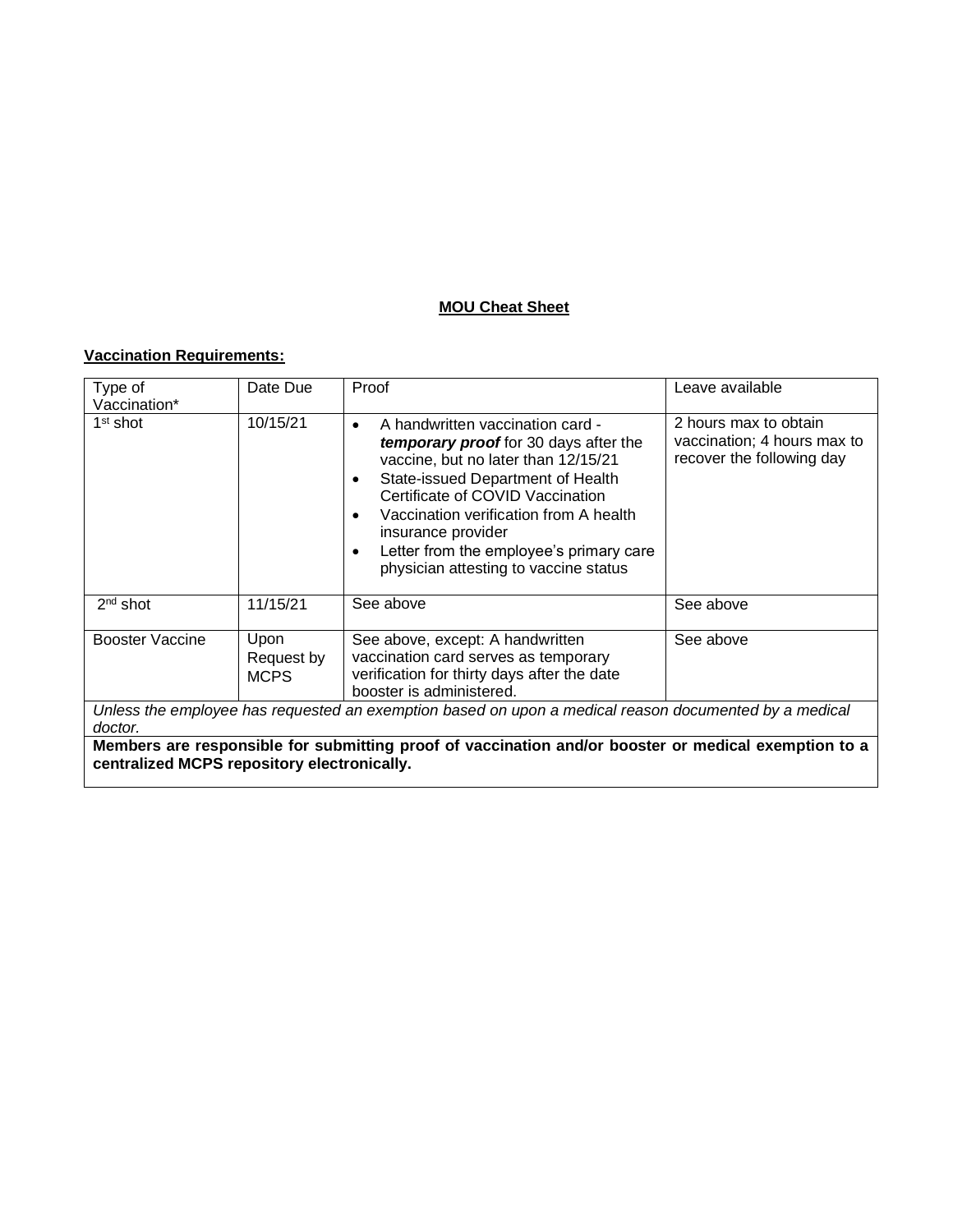## **Testing:**

| Who                                                                                                                                                       | Where                                                                                                                                                                                                                                                                       | <b>Type</b>                                                                                                      | Leave - Only if<br>there is NO onsite<br><b>Vendor</b>                                                                                                                                                                                                 | <b>Frequency</b>                                                                  |
|-----------------------------------------------------------------------------------------------------------------------------------------------------------|-----------------------------------------------------------------------------------------------------------------------------------------------------------------------------------------------------------------------------------------------------------------------------|------------------------------------------------------------------------------------------------------------------|--------------------------------------------------------------------------------------------------------------------------------------------------------------------------------------------------------------------------------------------------------|-----------------------------------------------------------------------------------|
| All employees that<br>fail to provide proof<br>of vaccination (inc.<br>booster)<br>or are unable to<br>obtain a vaccination<br>due to medical<br>reasons* | Onsite vendor if<br>available, or<br><b>Montgomery County</b><br>Department of<br>Health and Human<br>Services testing site<br>or at any other site<br>where testing is<br>made available at<br>no cost to the<br>employee, including<br>at a location<br>provided by MCPS. | PCR Tests only.<br>(Rapid COVID-<br>testing and home<br>test kits do not<br>satisfy the testing<br>requirement.) | Employees will<br>receive up to two (2)<br>hours of paid<br>Unusual and<br>Imperative Leave to<br>be tested.<br>The unvaccinated<br>employee will make<br>every effort to<br>schedule the test at<br>a time when class<br>coverage is not<br>required. | Weekly                                                                            |
| Vaccinated unit<br>members who have<br>a close contact with<br>a known COVID-19<br>positive individual                                                    | Onsite vendor if<br>available, or other<br>locations where<br>testing is offered                                                                                                                                                                                            | As recommended by<br>the CDC                                                                                     | Two (2) hours of<br>paid Unusual and<br>Imperative leave to<br>be tested off-site,<br>unless you choose<br>to be tested during<br>off hours                                                                                                            | As advised by a<br>medical<br>professional - within<br>3 to 5 days of<br>exposure |

\*While unvaccinated employees and those who have not attested to vaccination status are permitted to continue working at MCPS, the weekly testing requirement will continue.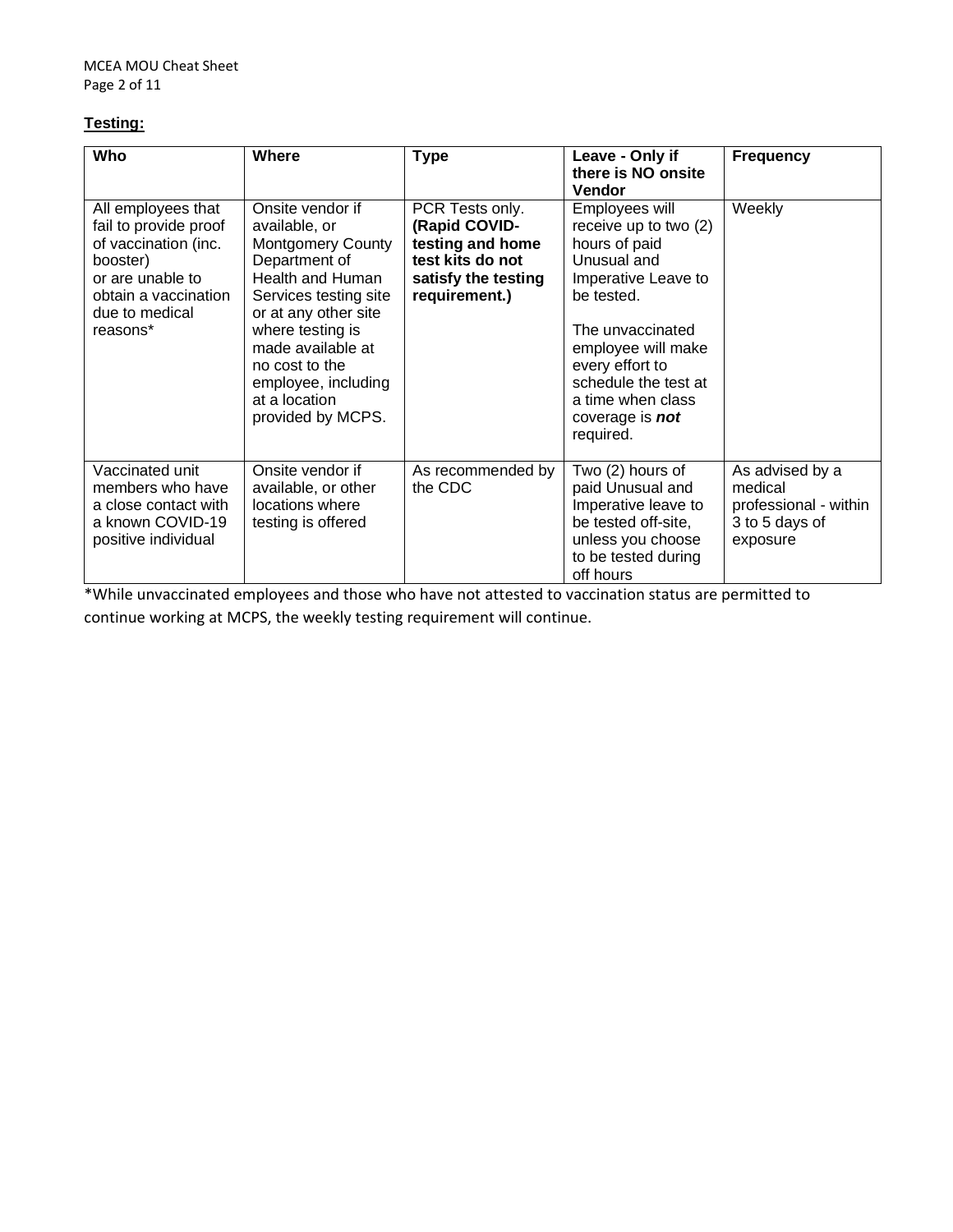#### **Other COVID Related Leaves:**

| Who                                                                                                                                                                                                                                                                                                  | <b>Situation</b>                                                                                                                            | <b>Unusual and imperative</b><br>Leave*                                                                    | <b>Documentation</b>                                                                              |
|------------------------------------------------------------------------------------------------------------------------------------------------------------------------------------------------------------------------------------------------------------------------------------------------------|---------------------------------------------------------------------------------------------------------------------------------------------|------------------------------------------------------------------------------------------------------------|---------------------------------------------------------------------------------------------------|
| A vaccinated employee<br>or an unvaccinated<br>employee with an<br>approved medical<br>exemption                                                                                                                                                                                                     | <b>Contracts COVID-19</b>                                                                                                                   | up to 80 hours of Unusual<br>and Imperative leave, not to<br>exceed a period of ten total<br>days          |                                                                                                   |
| Unvaccinated<br>employees without an<br>approved medical<br>exemption                                                                                                                                                                                                                                | <b>Contracts COVID-19 or</b><br>are required to<br>quarantine due to a direct<br>exposure or close contact                                  | None. Required to use sick,<br>annual, personal, or unpaid<br>leave                                        |                                                                                                   |
| Any employee                                                                                                                                                                                                                                                                                         | Required to care for a<br>family** member ordered<br>to isolate/quarantine due<br>to COVID-19 including<br>direct exposure/close<br>contact | Up to 80 hours of Unusual<br>and Imperative leave, not to<br>exceed a period of ten total<br>days          | a positive COVID test<br>result, a government order,<br>letter from the individual's<br>physician |
| Any employee                                                                                                                                                                                                                                                                                         | Approved remote work<br>performed while in<br>isolation or in quarantine                                                                    | Shall not count against the<br>hours of unusual and<br>imperative leave provided<br>for in this Agreement. |                                                                                                   |
| *Additional hours of unusual and imperative leave may be granted on a case-by-case basis. Employees<br>requiring additional unusual and imperative leave shall submit MCPS Form 430-1C<br>(https://ww2.montgomeryschoolsmd.org/departments/forms/pdf/430-1c.pdf) with the appropriate documentation. |                                                                                                                                             |                                                                                                            |                                                                                                   |
| **Family - spouse, child, parent, adult child incapable of self-care, sibling, or anyone who regularly lives in the<br>employee's household, for whom the employee has a durable medical or personal representative power of<br>attorney, or who raised the employee in lieu of a parent.            |                                                                                                                                             |                                                                                                            |                                                                                                   |

No unit member shall be terminated due to illness or absence because of their own personal illness as a result of COVID-19 infection, or while caring for an immediate family member as a result of COVID-19 infection, for any reason, including but not limited to the lack of available leave. In situations where the unit member cannot return to work, procedures in place for short-term, long-term, or other qualifying available leave shall be followed.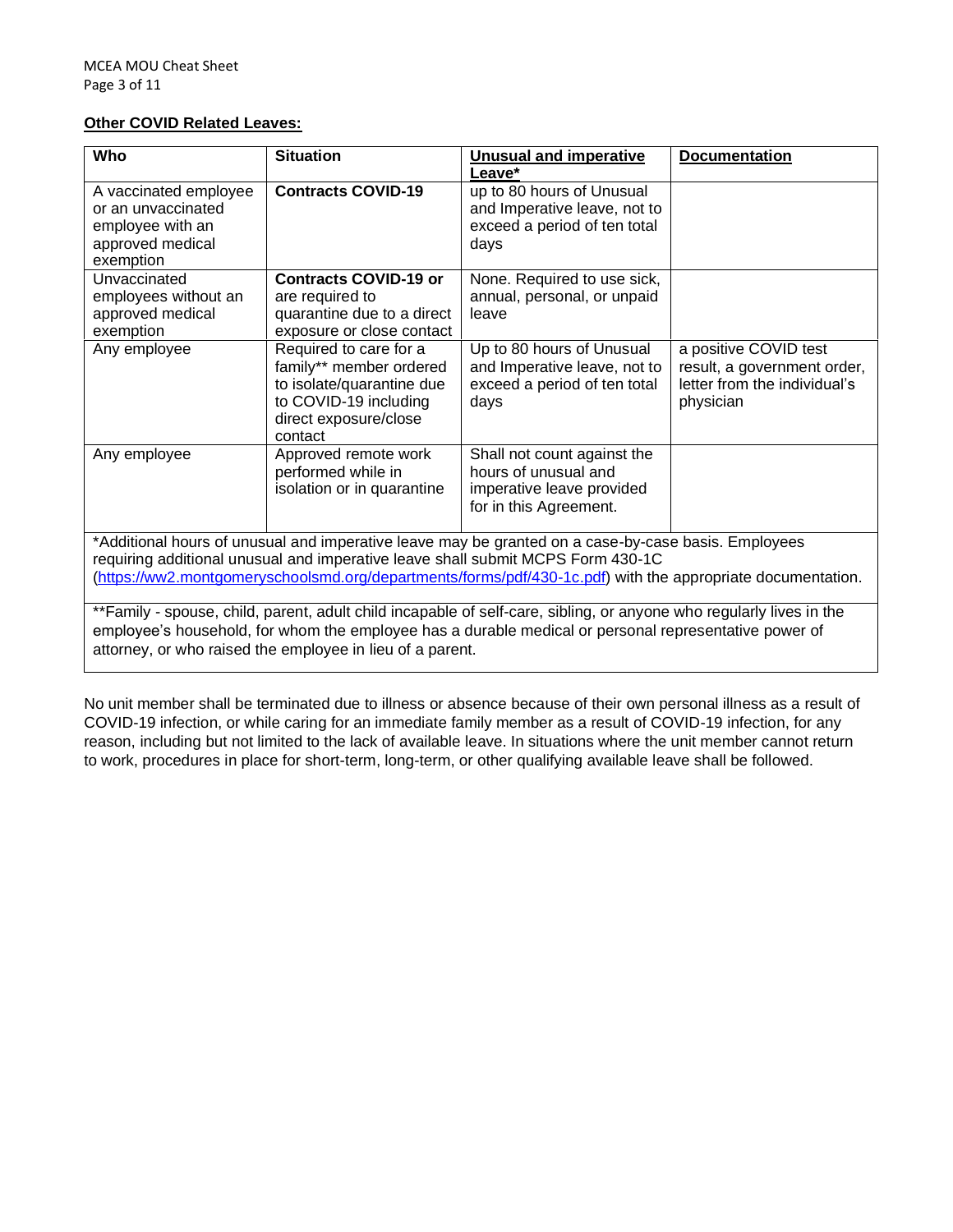#### **Options for Non-vaccinated employees without a medical exemption:**

If you notify OHRD by no later than November 15, 2021\*, you may:

- 1. Resign without prejudice
- 2. Use any earned annual or personal leave in their accounts.
- 3. Take unpaid leave of absence up to June 30, 2022 (upon exhaustion of earned leave) with the option to continue in the MCPS employee benefit plan if you assume the full cost of the premiums while on unpaid leave.

Upon return, you must notify OHRD one month in advance and you must provide proof of vaccination in accordance with this Agreement. If leave is taken for less than 60 days you will be returned to your previous position. If your leave is longer than 60 days, OHRD will assign you to a vacancy that it determines you are qualified to fill.

\*In the event the deadline to comply with the vaccine mandate is delayed, the deadline to notify OHRD of the decision to resign or use leave will be extended to the same deadline. Anyone who has already given such notice will be assumed to remain in their position until the first duty day after the delayed deadline unless the unit member indicates otherwise.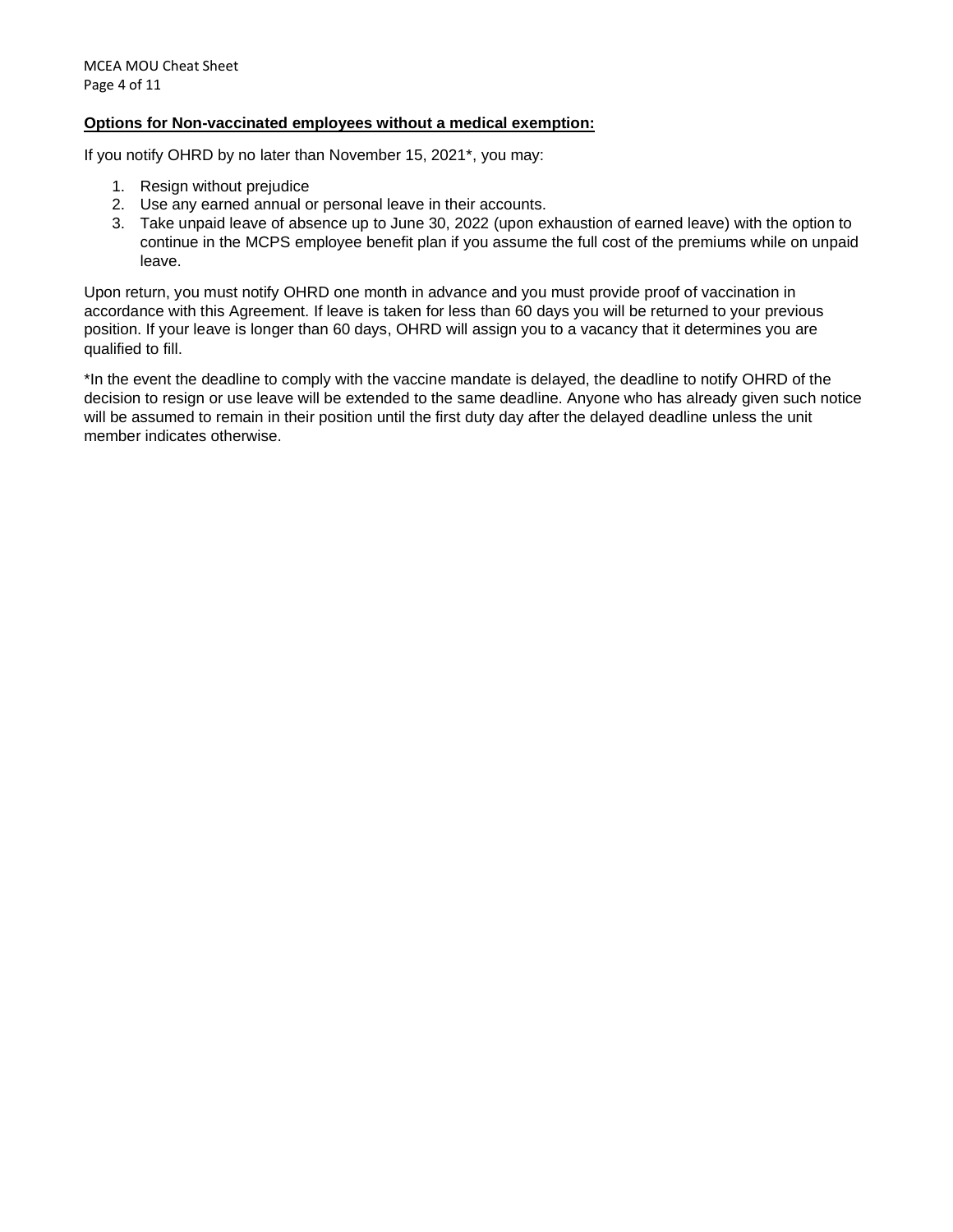#### **Recovery Plan:**

**All school-sponsored activities shall practice all mitigation measures as recommended by the CDC and as required by the State of Maryland, the Montgomery County Board of Health, and the Montgomery County Department of Health and Human Services, including but not limited to screening, testing, masking, distancing to the extent possible, ventilation, cleaning and disinfection, and proper implementation of quarantine/isolation policies.**

## **Quarantine of Students or Educators:**

| Isolation required for<br>you or someone you<br>are a caretaker of, but<br>your students can<br>attend school/receive<br>services | The teacher has the choice to either take leave (see above to determine the<br>$\bullet$<br>type of leave indicated), or, in consultation with the school administration, to<br>continue to teach virtually from a remote location.<br>The school administration and teacher shall consider instructional and<br>$\bullet$<br>operational needs when determining whether to teach virtually.<br>If a teacher chooses to teach from a remote location, students will remain in<br>$\bullet$<br>their assigned classroom and be monitored and assisted by a substitute<br>teacher. If the school is not able to secure a substitute teacher to serve as a<br>monitor, a staff member who is not a teacher of record for another group (or<br>other groups) of students if a substitute is not available.<br>Home-based services staff have the choice to continue to provide services<br>$\bullet$<br>virtually from a remote location or take leave. |
|-----------------------------------------------------------------------------------------------------------------------------------|-----------------------------------------------------------------------------------------------------------------------------------------------------------------------------------------------------------------------------------------------------------------------------------------------------------------------------------------------------------------------------------------------------------------------------------------------------------------------------------------------------------------------------------------------------------------------------------------------------------------------------------------------------------------------------------------------------------------------------------------------------------------------------------------------------------------------------------------------------------------------------------------------------------------------------------------------------|
| When an entire class,<br>except the teacher, is<br>quarantined or<br>ordered into isolation                                       | Instruction will continue through a virtual platform.<br>$\bullet$<br>Unless a special accommodation is made, the teacher will work from their<br>$\bullet$<br>primary work site and shall still be responsible for any regular non-teaching<br>responsibilities.                                                                                                                                                                                                                                                                                                                                                                                                                                                                                                                                                                                                                                                                                   |
| When an entire class,<br>including the teacher,<br>is quarantined or<br>ordered into isolation                                    | Instruction will continue through a virtual platform.<br>$\bullet$<br>The teacher has the choice to take leave (see MOU or FAQ 1: Vaccination,<br>$\bullet$<br>Testing, and Leaves), or, in consultation with the school administration, to<br>continue to teach virtually from a remote location.<br>If the teacher chooses to teach virtually, the teacher will be given 1 day for<br>$\bullet$<br>planning to prepare for virtual instruction unless a teacher is responsible for<br>providing instruction to the same students for the majority of the school day. In<br>which case, the planning day shall include at least a 30-minute morning virtual<br>meeting with the students and a 30-minute afternoon virtual meeting with the<br>students.<br>Teachers are also encouraged, but not required, to have a virtual,<br>$\bullet$<br>asynchronous plan for the remainder of the student day.                                             |
| <b>Virtual Teaching</b><br><b>While Quarantined</b>                                                                               | The teacher will be given 1 day for planning to prepare for virtual instruction.<br>$\bullet$<br>Afternoon 30-minute virtual meetings with the students (same students for the<br>majority of the day) or availability to connect with students at designated times<br>for no less than 45 minutes (can be broken into two blocks) are required on the<br>planning day.                                                                                                                                                                                                                                                                                                                                                                                                                                                                                                                                                                             |
| <b>All Teachers</b>                                                                                                               | Teachers shall not be required to teach simultaneously in person and virtually.                                                                                                                                                                                                                                                                                                                                                                                                                                                                                                                                                                                                                                                                                                                                                                                                                                                                     |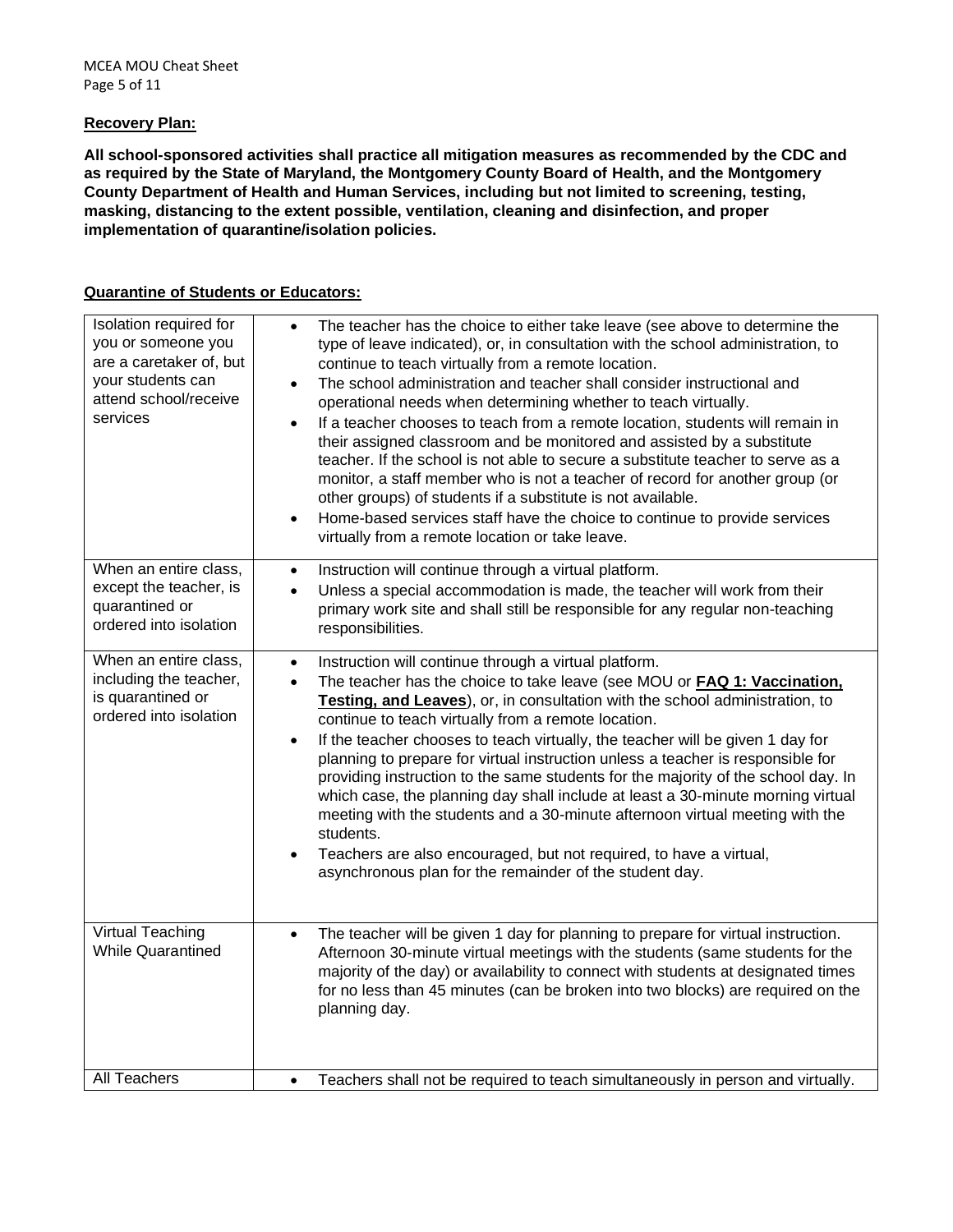| Elementary<br>Homeroom<br>Student(s) require<br>virtual instruction                          | $\bullet$ | The affected team will decide how to address the situation so that all teachers<br>are teaching exclusively either virtually or in-person.       |
|----------------------------------------------------------------------------------------------|-----------|--------------------------------------------------------------------------------------------------------------------------------------------------|
| Secondary General<br><b>Education Classroom</b><br>Student(s) require<br>virtual instruction | $\bullet$ | The affected department will decide how to address the situation so that all<br>teachers are teaching exclusively either virtually or in-person. |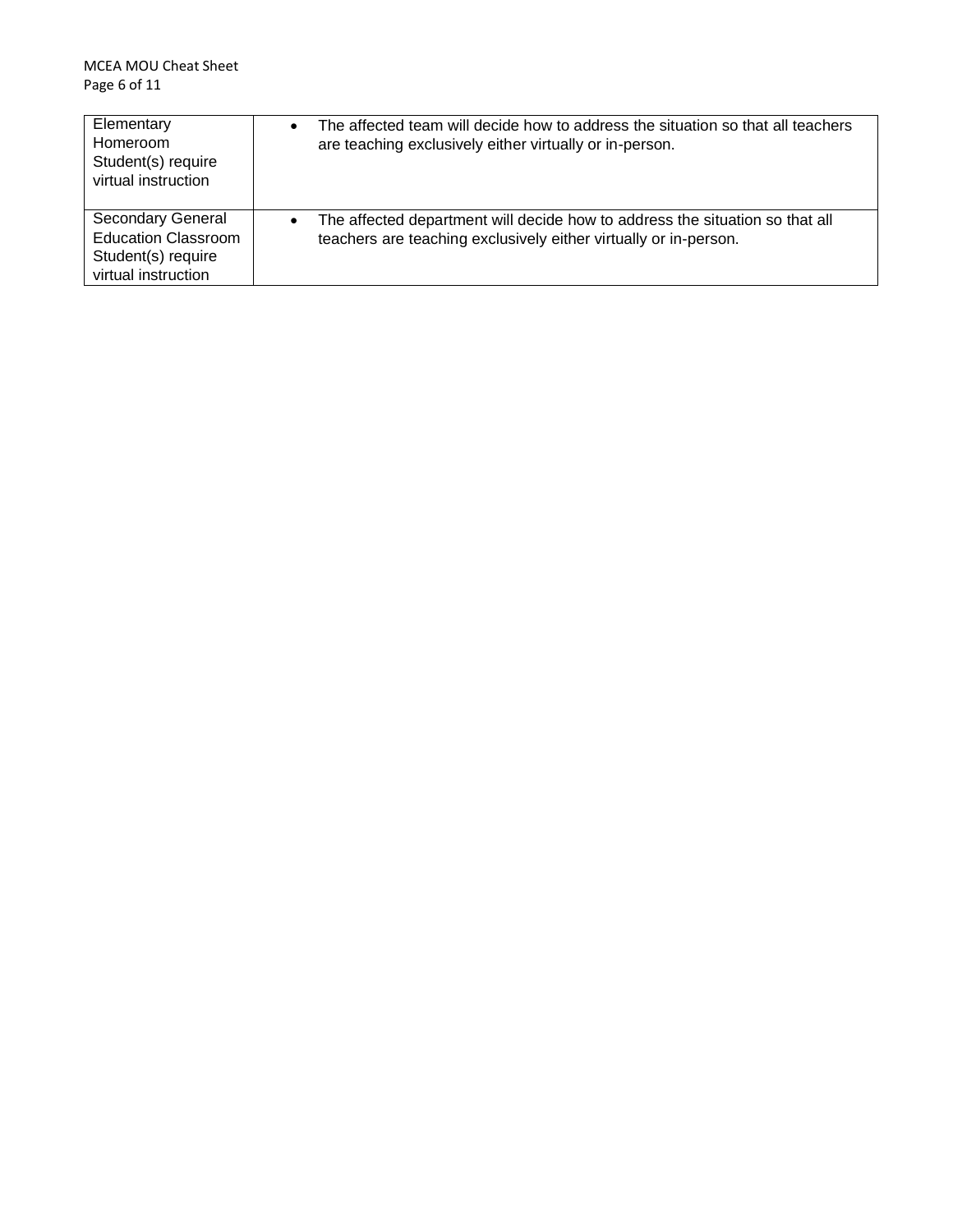# **Non-School-Based Services**

| Home visits and<br>other non-MCPS<br>settings:          | Indoor Services - All people in the non-MCPS setting, including the client, will<br>$\bullet$<br>practice mitigation measures as recommended by the CDC. Mitigation measures<br>will be differentiated to meet the unique instructional and/or operational needs of<br>the students being served, or job duties/responsibilities being performed, and<br>consistent with the CDC and MSDE recommendation.<br>Outdoor Services- Outdoor services without a mask. The provider will be<br>$\bullet$<br>responsible for practicing social distancing by sitting within the distance<br>recommended by the CDC guidelines.<br><b>Virtual Services</b>                                                                                                                                                                                                                                                                                                                                                                                                                                                                                                                                                                                                                                                                                                                                                                                                                |
|---------------------------------------------------------|------------------------------------------------------------------------------------------------------------------------------------------------------------------------------------------------------------------------------------------------------------------------------------------------------------------------------------------------------------------------------------------------------------------------------------------------------------------------------------------------------------------------------------------------------------------------------------------------------------------------------------------------------------------------------------------------------------------------------------------------------------------------------------------------------------------------------------------------------------------------------------------------------------------------------------------------------------------------------------------------------------------------------------------------------------------------------------------------------------------------------------------------------------------------------------------------------------------------------------------------------------------------------------------------------------------------------------------------------------------------------------------------------------------------------------------------------------------|
| Non-School-Based<br>and 12-Month Unit<br><b>Members</b> | Non School-Based and 12-month Unit Members assigned to work on curriculum<br>$\bullet$<br>development, professional development, or other school-system projects to<br>support virtual or hybrid learning models may adjust their work schedules as<br>reasonable under the circumstances with the approval of their supervisor. When<br>work extends beyond 40 hours per week the unit member and supervisor may<br>agree on options in writing to flexibly adjust the unit member's schedule. Where<br>practical, volunteers may be sought first to complete this work.<br>Assignments and Workload - The parties recognize that providing educational<br>services in the current health crisis may require modifications and adjustments to<br>working hours, tasks, and other aspects of work. Non-school-based and 12-month<br>unit members who are given new assignments out of necessity due to virtual<br>and/or hybrid learning will be given an opportunity to discuss with their supervisor:<br>1) the assignment requirements, 2) the impacts on their regular workload, 3) and<br>be given guidance on how these demands are to be prioritized. If additional<br>assignments are given, the supervisor and unit member will discuss options for<br>prioritizing completion of the assignments or adjusting the workload of non-school-<br>based and 12-month unit members to reasonably allow work to be completed<br>within the regular work week. |
| <b>MCITP</b>                                            | MCPS will maintain the current agreement regarding caseload for unit members<br>$\bullet$<br>assigned to the Infants and Toddlers program (MCITP) prior to COVID and will<br>allow MCITP staff to use client-provided materials for assessment purposes when<br>in the client's home.<br>MCITP bargaining unit members may also request a review of their caseload and<br>٠<br>schedules if they have workload concerns.<br>Existing collaborative structures shall be used to address programmatic changes<br>$\bullet$<br>that impact the work of unit members.                                                                                                                                                                                                                                                                                                                                                                                                                                                                                                                                                                                                                                                                                                                                                                                                                                                                                                |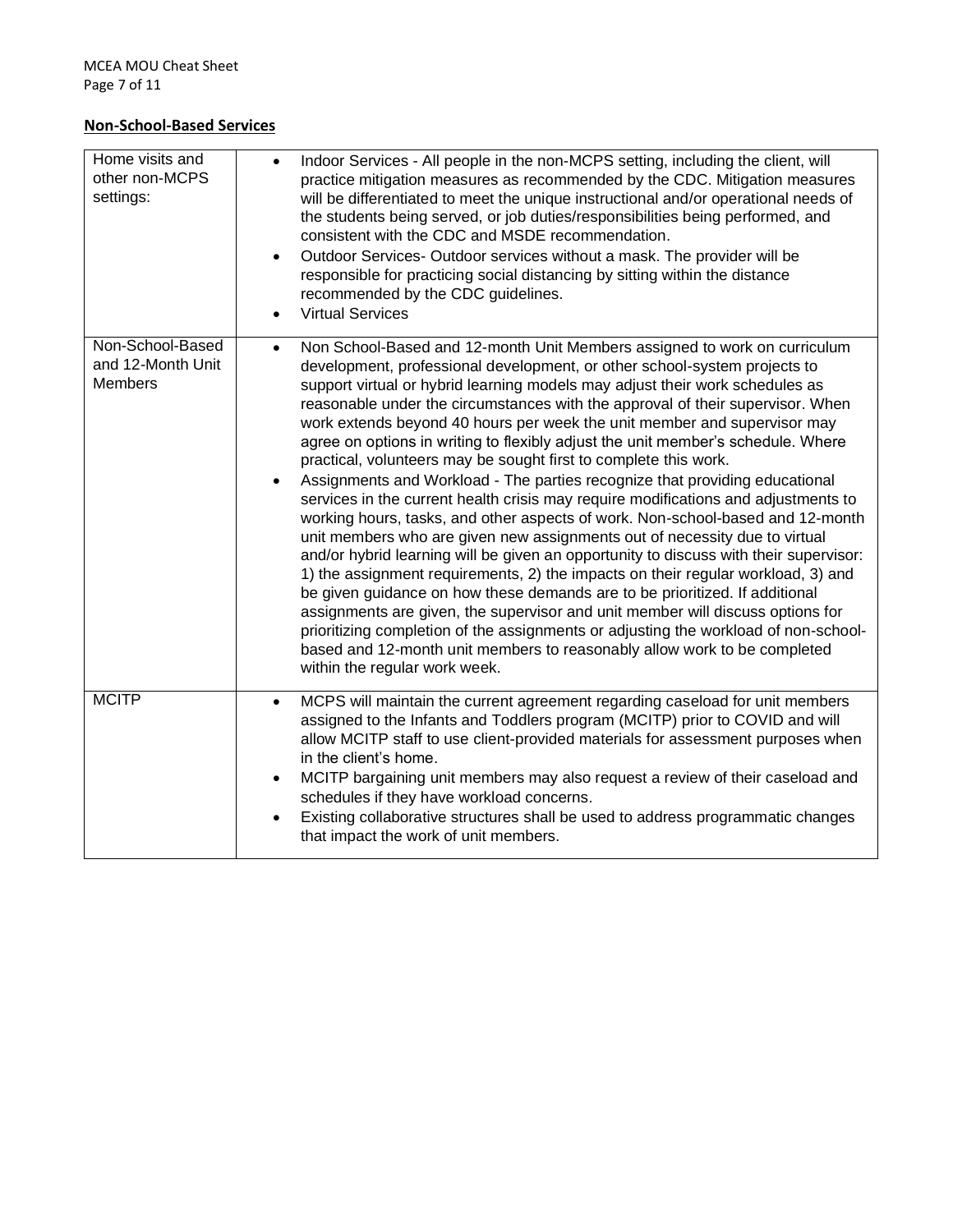# **Meetings/Events:**

| <b>Type/Issue</b>                       | <b>Requirement(s)</b>                                                                                                                                     |  |  |
|-----------------------------------------|-----------------------------------------------------------------------------------------------------------------------------------------------------------|--|--|
| All employee                            | Virtual or hybrid option                                                                                                                                  |  |  |
| meetings                                | Meeting start times do not need to be adjusted to accommodate an employee's<br>$\bullet$                                                                  |  |  |
|                                         | commute home for virtual participation                                                                                                                    |  |  |
| Back-to-School                          | Virtual<br>$\bullet$                                                                                                                                      |  |  |
| Night (BTSN)                            |                                                                                                                                                           |  |  |
| Events requiring<br>external non-       | Virtual or outside default                                                                                                                                |  |  |
| MCPS guests to be                       |                                                                                                                                                           |  |  |
| in an MCPS facility                     |                                                                                                                                                           |  |  |
| except*                                 |                                                                                                                                                           |  |  |
| *Parent-Teacher                         | Virtual unless parents/caregivers do not have access to virtual meetings<br>$\bullet$                                                                     |  |  |
| Meetings & IEPs                         | In-person meetings will be held in an appropriate space in compliance with Mask-<br>$\bullet$                                                             |  |  |
|                                         | wearing and social distancing guidelines.                                                                                                                 |  |  |
| *Events Related to                      | Events that are central to the educational program such as performance events<br>$\bullet$                                                                |  |  |
| an Essential                            | (e.g., plays, choral concerts, band concerts, etc.), should be held outdoors                                                                              |  |  |
| Function of the Job                     | whenever possible.                                                                                                                                        |  |  |
| Description/Job<br><b>Type</b>          | If an outdoor venue is not appropriate or available and the event is held, the unit<br>$\bullet$                                                          |  |  |
|                                         | member shall be expected to attend.                                                                                                                       |  |  |
| *If MCPS makes a                        | The decision on how to hold the event, including but not limited to additional<br>$\bullet$                                                               |  |  |
| system-wide/large                       | mitigation measures, shall be made by the administrator with the site-based safety                                                                        |  |  |
| scale decision that<br>certain types of | committee, in consultation with the ILT (if different and/or when appropriate), the                                                                       |  |  |
| events are required                     | affected unit member(s), and the affected school community group.<br>If there is a dispute, the concerned party may advance the issue to the<br>$\bullet$ |  |  |
| that may need to                        | Department of Labor Relations who will involve the appropriate Union                                                                                      |  |  |
| be held indoors, or                     | representative(s) and central office administrator(s) in attempting to resolve the                                                                        |  |  |
| if there are site-                      | dispute. Whenever possible, a meeting will be held within two business days and                                                                           |  |  |
| specific events that                    | the matter resolved within three business days. If it is not resolved within the                                                                          |  |  |
| may need to be<br>held indoors.         | above timeframe, it will be advanced to the Superintendent's designee for                                                                                 |  |  |
|                                         | resolution in collaboration with the unions.                                                                                                              |  |  |
| Professional                            | Hybrid, except for professional development trainings that can only be completed<br>$\bullet$                                                             |  |  |
| Development                             | in-person (i.e., CRP training, CPI training, etc.). A PD may be held fully virtually.                                                                     |  |  |
| Remote work                             | Permitted in accordance with MCPS Regulation GEH-RA, Teleworking, or any<br>$\bullet$                                                                     |  |  |
|                                         | successor or amended policy MCPS may implement.                                                                                                           |  |  |
|                                         | If remote work is not approved, employees may still participate in meetings<br>$\bullet$                                                                  |  |  |
|                                         | virtually from an MCPS facility.                                                                                                                          |  |  |
|                                         |                                                                                                                                                           |  |  |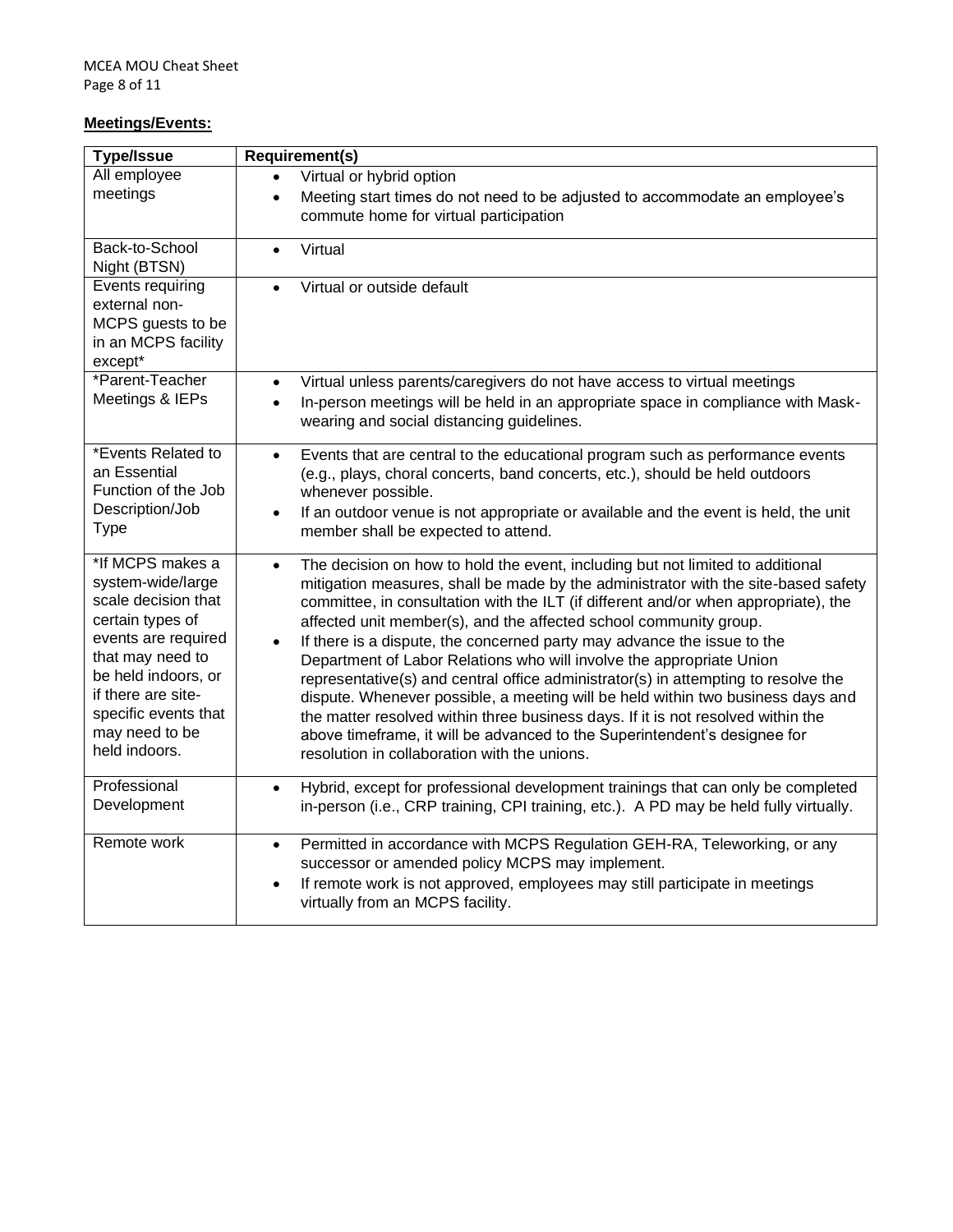## **Other shifts to Virtual Instruction/Special Assignments:**

| Switch to a system-<br>wide or whole<br>school hybrid<br>model due to a<br>COVID-19<br>outbreak                             | 1 day of planning time to prepare materials.<br>$\bullet$<br>20% - 30% of the planning time will be for collaborative planning, unless otherwise<br>agreed by the team to exceed thirty percent (30%).<br>The remainder of the time will be spent on individual unit member planning.                                                                                                                                                                                                                                                                                                                                                                                                                                                                                                                               |
|-----------------------------------------------------------------------------------------------------------------------------|---------------------------------------------------------------------------------------------------------------------------------------------------------------------------------------------------------------------------------------------------------------------------------------------------------------------------------------------------------------------------------------------------------------------------------------------------------------------------------------------------------------------------------------------------------------------------------------------------------------------------------------------------------------------------------------------------------------------------------------------------------------------------------------------------------------------|
| Special<br>assignment in the<br>virtual academy                                                                             | It may be necessary to seek volunteer elementary homeroom teachers to serve on<br>$\bullet$<br>special assignment in the virtual academy.<br>Combining in-person classes for this purpose will be limited to a combined in-<br>person class total of no more than 85% of the recommended class enrollment, per<br>MCPS guidelines, rounded up to the nearest whole number.<br>The teacher on special assignment shall maintain their school assignment and<br>seniority.<br>The teacher will be required to fulfill the same non-classroom duties as prior to the<br>special assignment (e.g., hallway duty, bus duty, etc.).<br>Teachers on special assignment to the virtual academy will attend staff meetings<br>and collaborative planning meetings with the virtual academy rather than at their<br>worksite. |
| Part-time unit<br>members who are<br>available to work<br>additional hours<br>(provide coverage<br>and/or class<br>support) | Compensated at the hourly substitute rate for the additional time worked.                                                                                                                                                                                                                                                                                                                                                                                                                                                                                                                                                                                                                                                                                                                                           |

## **Health Services:**

- No MCPS bargaining unit member will be required to handle used COVID-19 testing/bio-hazard materials or provide coverage for a school health suite or for the COVID-19 isolation room, except for true emergency situations.
- The designated school health services professional will escort students displaying COVID-like symptoms to the triage room except for true emergency situations.
- If health professionals are not available and the student is unable to independently report to the triage room, a staff member (on a rotational basis when possible) may be called upon to supervise the student to the destination, maintaining physical distancing, mask wearing and other safety measures.
- An emergency situation is defined as an unplanned and unavoidable occurrence. For example, lunch and bathroom breaks for techs and nurses would not be considered an emergency situation.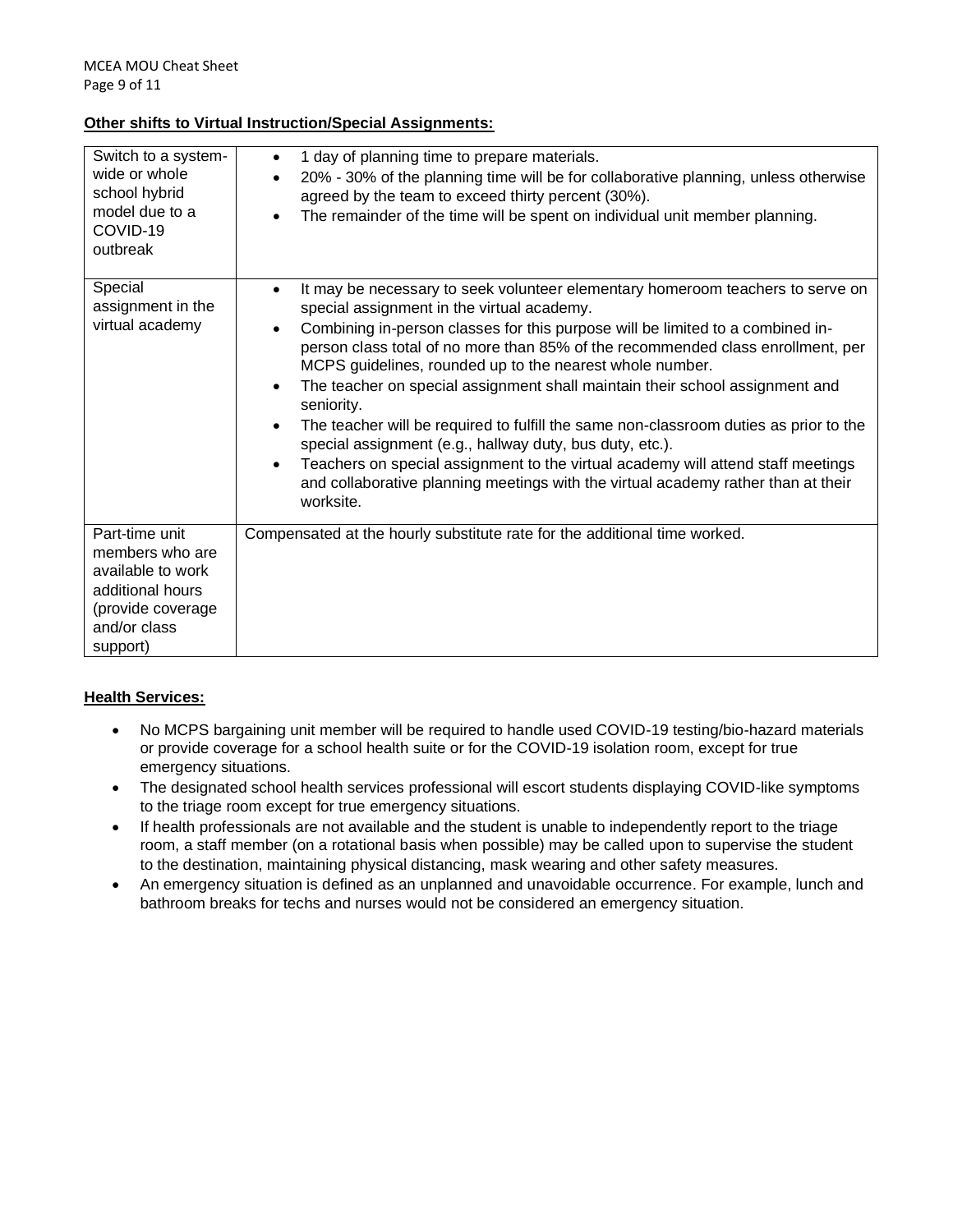# **PPE, Air Quality, & Communications**

| <b>PPE</b>            | Maintain a supply of face coverings and replace coverings when they become worn or<br>$\bullet$<br>need to be cleaned                    |
|-----------------------|------------------------------------------------------------------------------------------------------------------------------------------|
|                       | Provide all visitors entering the building with a disposable mask if they do not have one.<br>$\bullet$                                  |
|                       | Train staff and students on how to use, safely store, and when and how to clean or<br>$\bullet$<br>replace PPE.                          |
|                       | Maintain and distribute a supply of face coverings for clients and families of itinerant<br>$\bullet$<br>employees.                      |
|                       |                                                                                                                                          |
|                       | MCPS will ensure that all PPE provided:                                                                                                  |
|                       | (a) meets the CDC, OSHA, and MOSH guidelines and standards for use in schools,                                                           |
|                       | (b) is distributed to worksites in unopened packaging, clean, and without contamination to<br>ensure the health and safety of all staff, |
|                       | (c) is provided to each individual staff member so there is no sharing of PPE equipment,                                                 |
|                       | (d) is inclusive of appropriate PPE, differentiated to meet the unique instructional and/or                                              |
|                       | operational needs of the students being served or job duties/responsibilities (i.e., face                                                |
|                       | shields, gloves, gowns, or masks), and consistent with the CDC and MSDE                                                                  |
|                       | recommendations,                                                                                                                         |
|                       | (e) is without rotation and will be replaced when damaged or destroyed,                                                                  |
|                       | (f) is inclusive of sufficient soap and hand sanitizer stations at worksites, and                                                        |
|                       | (g) is inclusive of disposable disinfecting wipes and other necessary cleaning materials.                                                |
|                       | MCPS will ensure that all PPE provided:                                                                                                  |
|                       | (a) meets the CDC, OSHA, and MOSH guidelines and standards for use in schools,                                                           |
|                       | (b) is distributed to worksites in unopened packaging, clean, and without contamination to<br>ensure the health and safety of all staff, |
|                       | (c) is provided to each individual staff member so there is no sharing of PPE equipment,                                                 |
|                       | (d) is inclusive of appropriate PPE, differentiated to meet the unique instructional and/or                                              |
|                       | operational needs of the students being served or job duties/responsibilities (i.e., face                                                |
|                       | shields, gloves, gowns or masks), and consistent with the CDC and MSDE                                                                   |
|                       | recommendations,                                                                                                                         |
|                       | (e) is without rotation and will be replaced when damaged or destroyed,                                                                  |
|                       | (f) is inclusive of sufficient soap and hand sanitizer stations at worksites, and                                                        |
|                       | (g) is inclusive of disposable disinfecting wipes and other necessary cleaning materials.                                                |
| <b>Physical Space</b> | Address workspace and office conditions by implementing a combination of risk mitigation                                                 |
|                       | approaches which may include: maximizing ventilation and increasing filtration, modifying                                                |
|                       | operations to maximize social distancing, and/or modifying/adjusting seats, furniture, and                                               |
|                       | workstations to increase physical separation. This may include modifications or adjustments                                              |
|                       | in subject areas such as band, chorus, and physical education, where local administration                                                |
|                       | will work with the teacher(s) and other appropriate parties to minimize risk of infection.                                               |